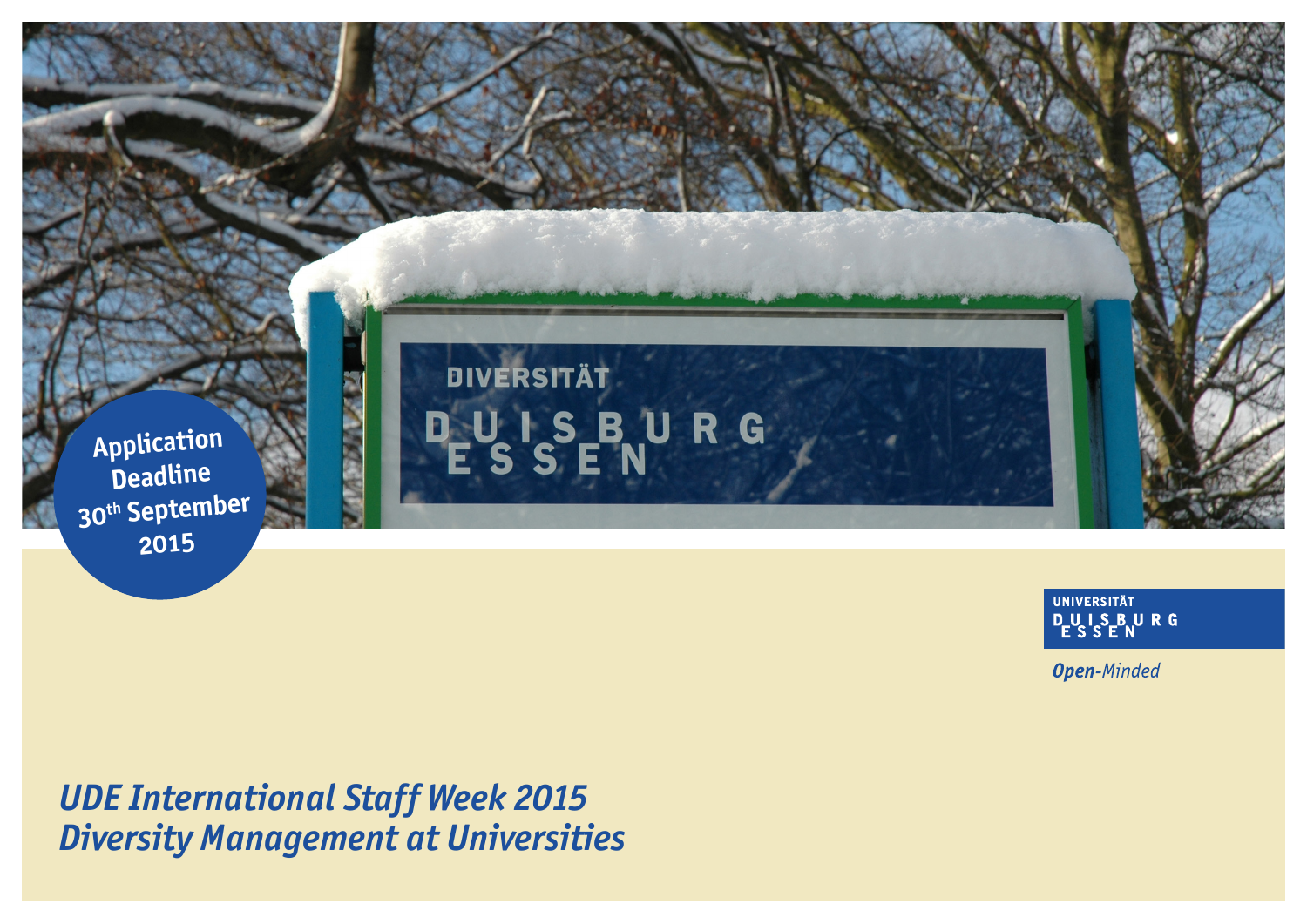### **Welcome to UDE!**

Dear Participants,

On behalf of the University of Duisburg-Essen (UDE) it is my great pleasure to invite you to our first International Staff Week on Diversity Management at Universities.

As a university in one of the largest industrial regions in Europe, with a high percentage of students with migration backgrounds, international students and first generation students, we face several challenges: *How can we create fair education? How can we support every motivated talent on their way to a successful degree, independent of gender and ethnic or social background? How can we support women in science even better?* Ensuring equality of opportunities and



recognizing the value of diversity are key elements of our university strategy.

In order to make education accessible across the board we support our students with several custom-made programs. Sensitizing teaching and administrative staff to gender equality and diversity issues is an important task. Diversity management at the UDE also focuses on achieving a better balance between family life and higher education or a career, for example, and to develop professional and continuing higher education provision, including options for combining study and employment.

We would like to share your experience in several workshops based on diversity topics and hope that the extensive program of our International Staff Week will give us the opportunity to learn from each other as well as giving you an overview of our university, our city and our country.

Therefore, it is a special honor for me to invite you to our first International Staff Week at the UDE. I very much look forward to welcoming you to Duisburg-Essen for a mutual exchange of ideas and an enjoyable time with us. Yours sincerely,

Dr. Rainer Ambrosy *Head of administration*

# *When?*

**23.11.2015 - 27.11.2015**  in Duisburg and Essen

### *Costs?*

**Week at** 

**UDE**

The staff week is free of charge but participants are expected to cover their travel accomodation and living expenses through the ERASMUS+ staff mobility funds or otherwise. UDE will cover the costs for the welcome dinner, coffee breaks and the guided tour.

## *How to apply?*

Complete the attached application form and send it back no later that 30.09.2015.

We will get back to you shortly after the application deadline.

## *Questions?*

Please write us an email or give us a call: +49 203 279 4493 (Verena Heuking) or +49 201 183 2032 (Ira Terwyen) Email: [staff.week@uni-due.de](mailto:staff.week%40uni-due.de?subject=)

**Visit our website at:**

*[www.uni-due.de/international/staff\\_week](http://www.uni-due.de/international/staff_week)*